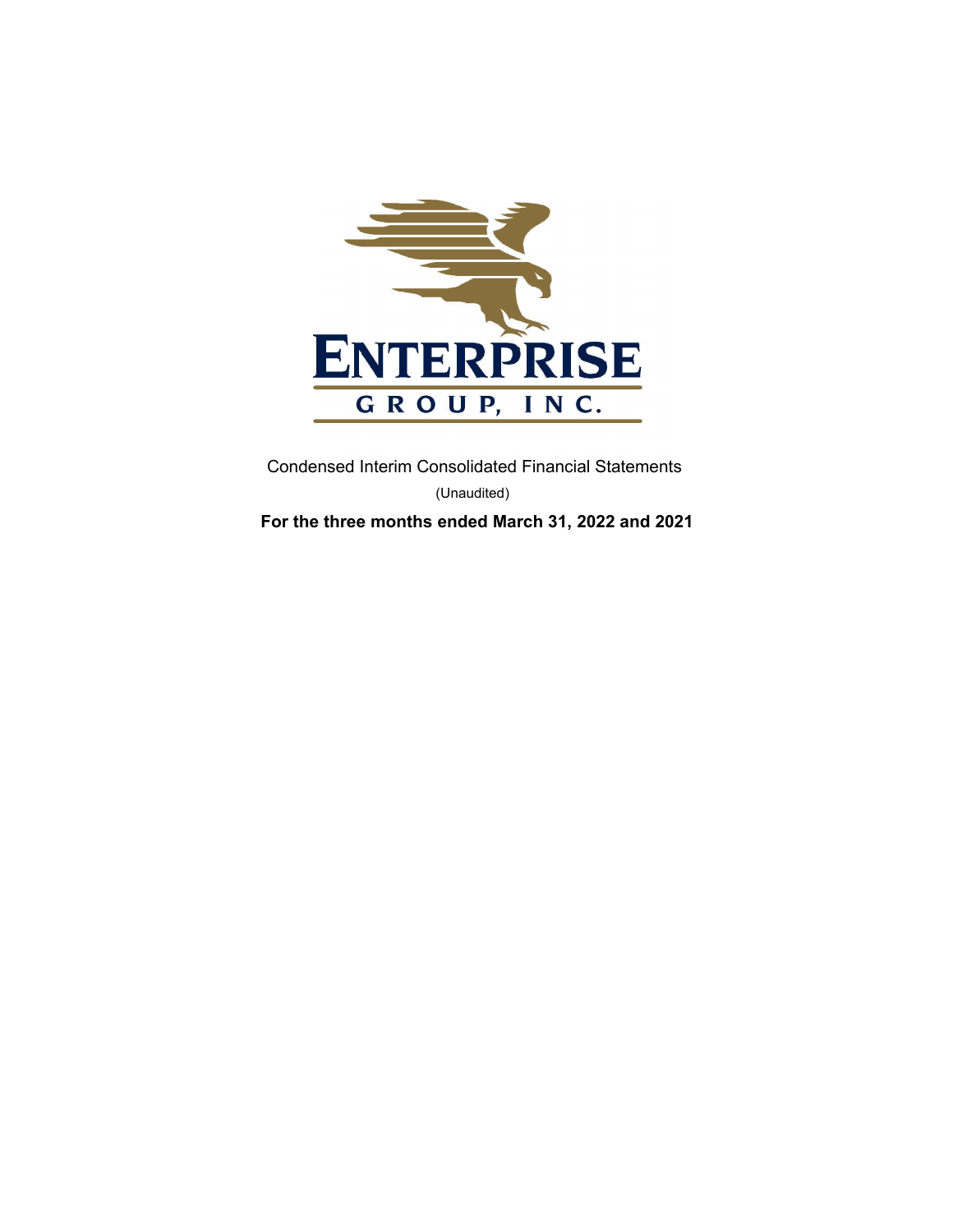## **National Instrument 51-102 Continuous Disclosure Obligations Notice**

Pursuant to Part 4.3 (3) of National Instrument 51-102, these unaudited condensed interim consolidated financial statements of Enterprise Group, Inc. for the three months ended March 31, 2022, have not been reviewed by the Company's external auditors.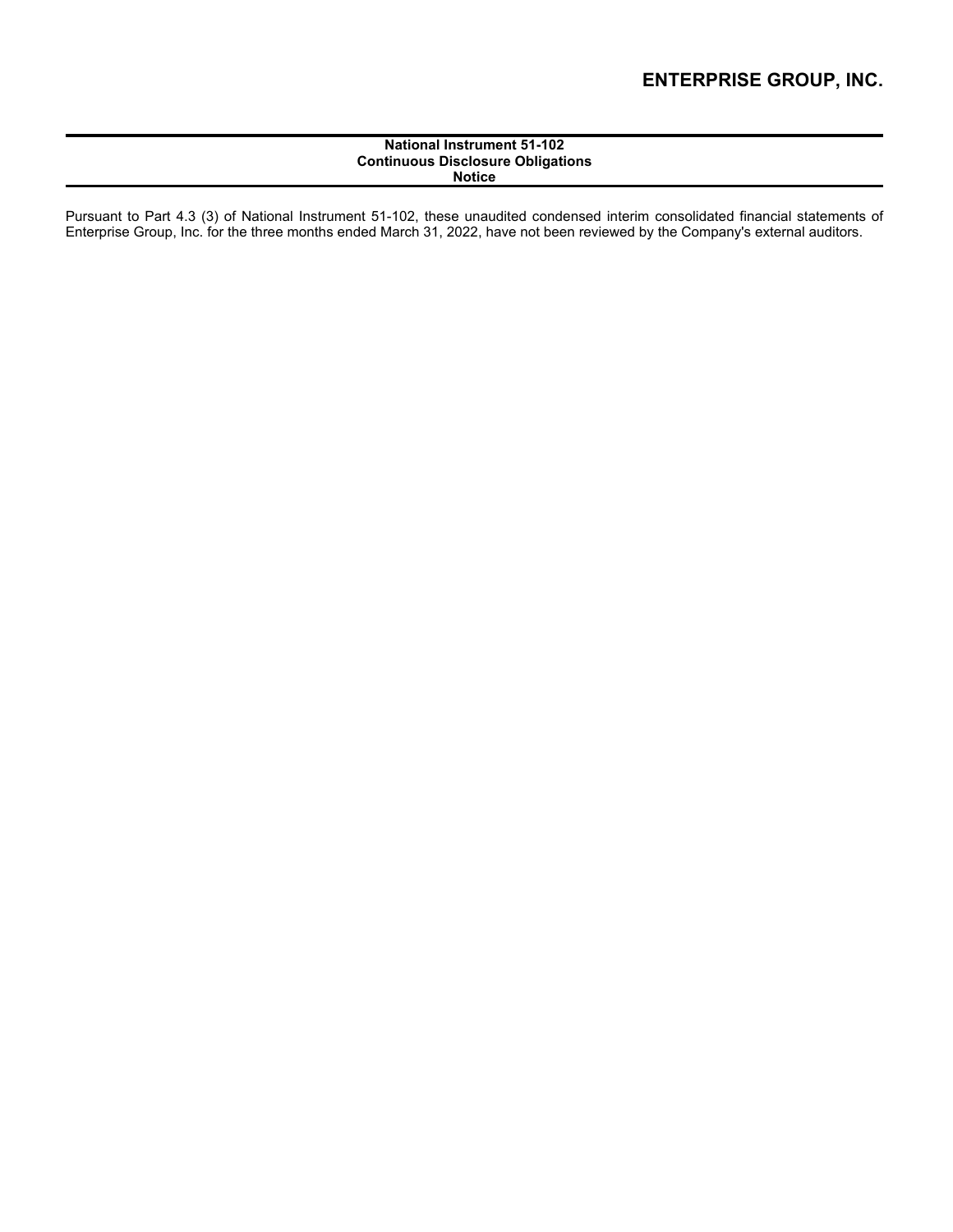**Condensed Interim Consolidated Statements of Financial Position**

|                                                    | March 31,           | December 31,      |
|----------------------------------------------------|---------------------|-------------------|
|                                                    | 2022<br>(unaudited) | 2021<br>(audited) |
|                                                    |                     |                   |
| <b>Assets</b>                                      |                     |                   |
| \$<br>Cash and cash equivalents (note 3)           | 1,191,949           | \$<br>876,543     |
| Trade and other receivables (note 3)               | 6,396,348           | 5,133,070         |
| Unbilled revenue                                   | 475,700             | 581,792           |
| Inventories                                        | 321,651             | 296,229           |
| Deposits and prepaid expenses                      | 286,839             | 265,694           |
| Assets held for sale (note 4 and 11)               | 559,210             |                   |
|                                                    | 9,231,697           | 7,153,328         |
|                                                    |                     |                   |
| Property, plant and equipment (note 4)             | 40,786,918          | 40,947,466        |
| Goodwill                                           | 351,910             | 351,910           |
| Intangible assets                                  | 186,107             | 201,121           |
| <b>Deferred tax assets</b>                         | 2,667,353           | 2,493,132         |
|                                                    | 43,992,288          | 43,993,629        |
| \$<br><b>Total assets</b>                          | 53,223,985          | \$<br>51,146,957  |
| <b>Liabilities</b>                                 |                     |                   |
| \$<br>Trade and other payables (note 3)            | 2,482,648           | \$<br>1,632,764   |
| Current portion of loans and borrowings (note 6)   | 1,276,353           | 1,225,143         |
|                                                    | 3,759,001           | 2,857,907         |
|                                                    |                     |                   |
| Long term portion of loans and borrowings (note 6) |                     |                   |
| <b>Bank loan facility</b>                          | 10,844,457          | 11, 161, 438      |
| <b>Leases</b>                                      | 189,500             | 353,776           |
| <b>Mortgages</b>                                   | 2,021,168           | 2,058,762         |
| <b>Deferred tax liabilities</b>                    | 2,667,353           | 2,493,132         |
|                                                    |                     |                   |
| <b>Total liabilities</b>                           | 19,481,479          | 18,925,015        |
| <b>Equity</b>                                      |                     |                   |
| Share capital (note 7)                             | 67,478,130          | 68,172,183        |
| Contributed surplus                                | 17,714,917          | 17,178,348        |
| Deficit                                            | (51, 450, 541)      | (53, 128, 589)    |
| <b>Total equity</b>                                | 33,742,506          | 32,221,942        |
|                                                    |                     |                   |
| <b>Total equity and liabilities</b><br>\$          | 53,223,985          | \$<br>51,146,957  |

# **Approved on behalf of the Board:**

(Signed) "Leonard D. Jaroszuk" Leonard D. Jaroszuk Director

(Signed) "John Pinsent" John Pinsent, FCPA, FCA, ICD.D. Director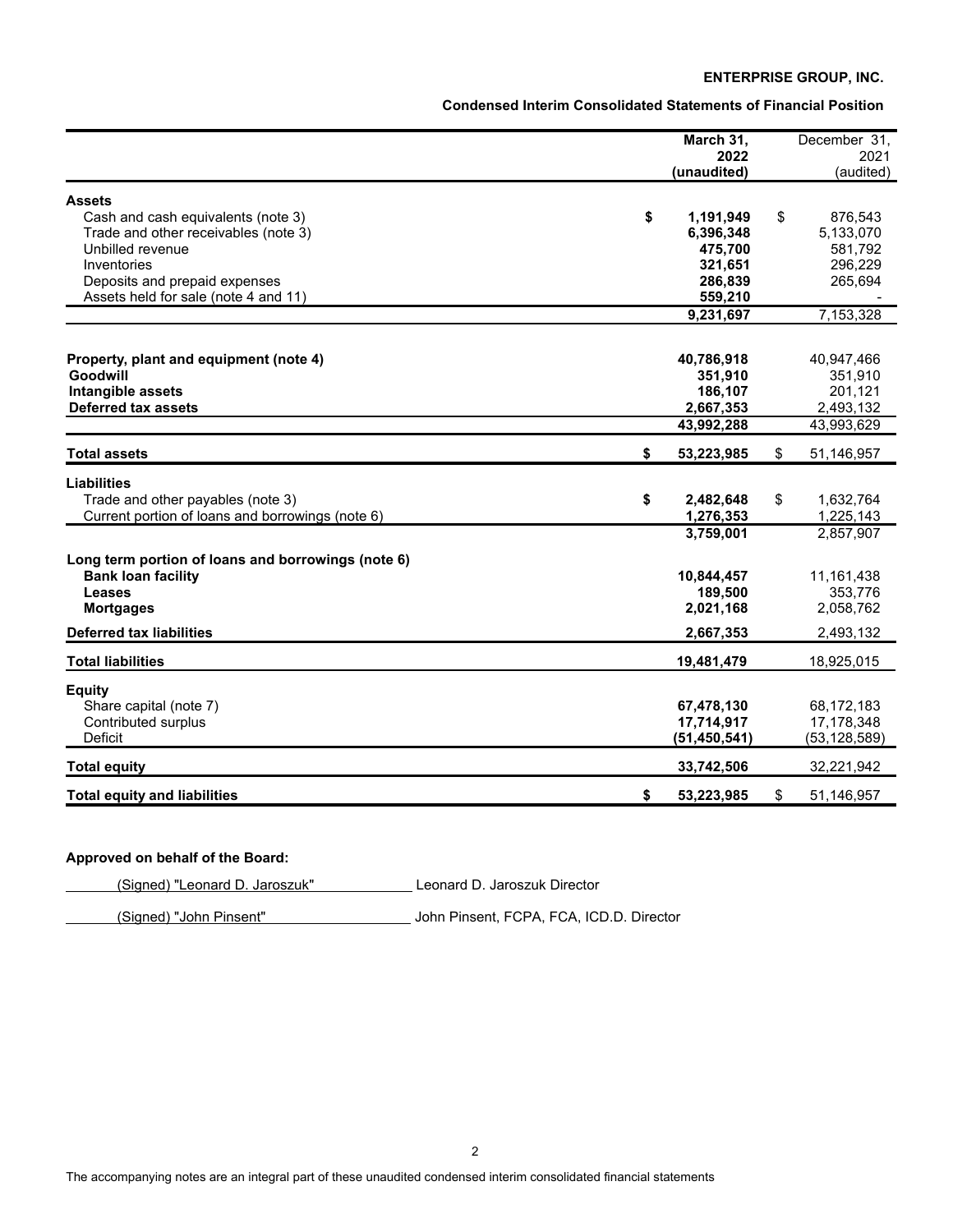| Condensed Interim Consolidated Statements of Income and Comprehensive Income |  |  |
|------------------------------------------------------------------------------|--|--|
|------------------------------------------------------------------------------|--|--|

|                                                                                                                                                                                                                                                     |          | Three months<br>March 31,<br>2022                            |          | Three months<br>March 31.<br>2021                                |
|-----------------------------------------------------------------------------------------------------------------------------------------------------------------------------------------------------------------------------------------------------|----------|--------------------------------------------------------------|----------|------------------------------------------------------------------|
| <b>Revenue</b>                                                                                                                                                                                                                                      | \$       | 7,629,418                                                    | S.       | 5,859,287                                                        |
| Direct expenses                                                                                                                                                                                                                                     |          | (4, 107, 596)                                                |          | (3, 132, 898)                                                    |
| Gross margin                                                                                                                                                                                                                                        |          | 3,521,822                                                    |          | 2,726,389                                                        |
| General and administrative expenses<br>Depreciation of property, plant and equipment (note 4)<br>Depreciation of right-of-use assets (note 4)<br>Amortization of intangible assets<br>Gain (loss) on sale of property, plant and equipment (note 4) |          | (491, 961)<br>(969,004)<br>(173, 859)<br>(15,014)<br>171,100 |          | (333,590)<br>(1,335,743)<br>(186, 237)<br>(15, 478)<br>(540,693) |
| Income before financing and taxes                                                                                                                                                                                                                   |          | 2,043,084                                                    |          | 314,648                                                          |
| Finance expense                                                                                                                                                                                                                                     |          | (365, 036)                                                   |          | (221,009)                                                        |
| Income before income tax                                                                                                                                                                                                                            |          | 1,678,048                                                    |          | 93,639                                                           |
| Income tax expense (note 5)                                                                                                                                                                                                                         |          |                                                              |          |                                                                  |
| Net income and comprehensive income                                                                                                                                                                                                                 | \$       | 1,678,048 \$                                                 |          | 93,639                                                           |
| Income per share (note 9)<br>Basic earnings per share<br>Diluted earnings per share                                                                                                                                                                 | \$<br>\$ | 0.04<br>0.03                                                 | \$<br>\$ | 0.00<br>0.00                                                     |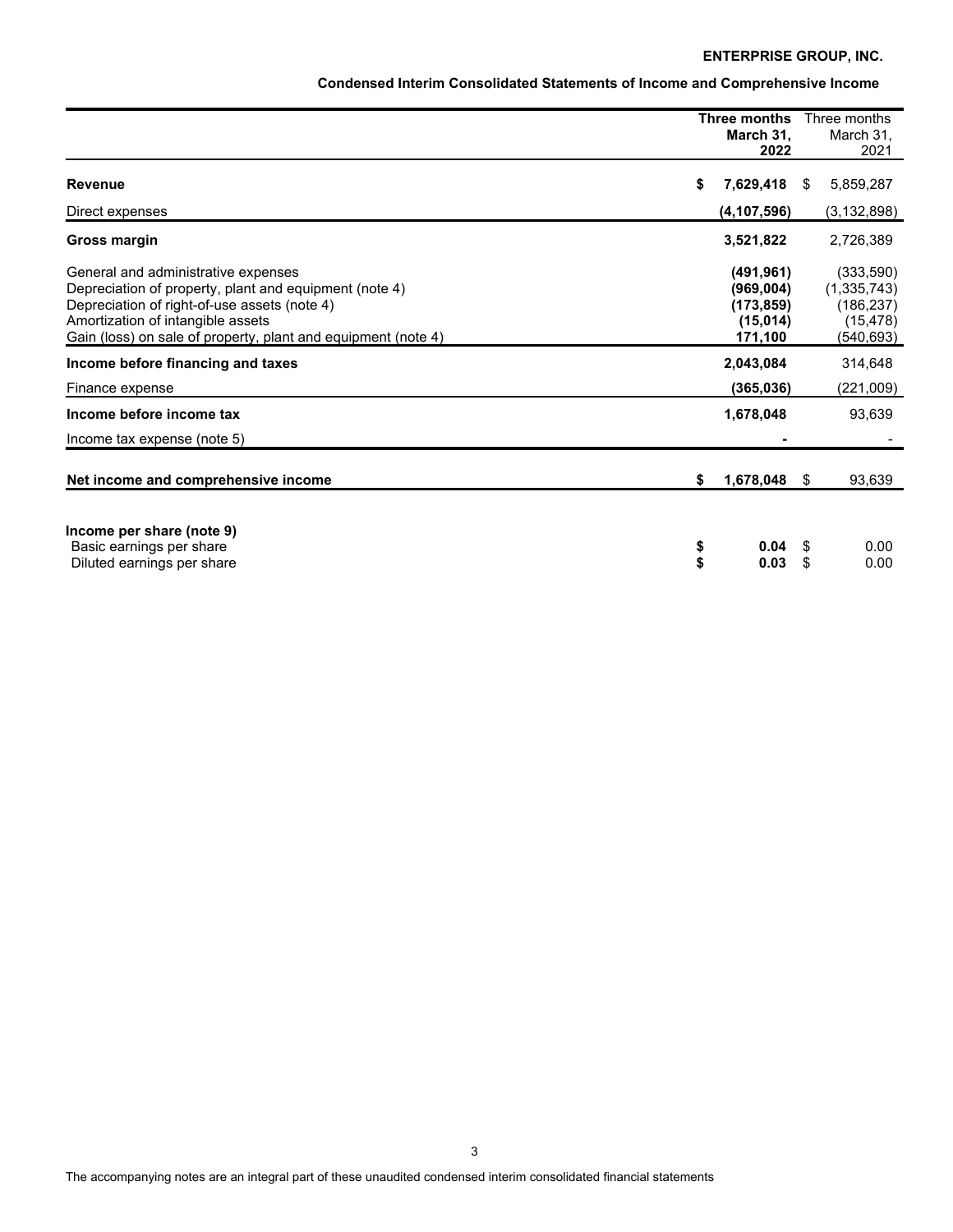**Condensed Interim Consolidated Statements of Cash Flows**

|                                                                                                                                                                                                                                                                                                    | <b>Three months</b><br>March 31,<br>2022                           |     | Three months<br>March 31,<br>2021                                         |
|----------------------------------------------------------------------------------------------------------------------------------------------------------------------------------------------------------------------------------------------------------------------------------------------------|--------------------------------------------------------------------|-----|---------------------------------------------------------------------------|
| Cash flows from operating activities:<br>Net income                                                                                                                                                                                                                                                | \$<br>1,678,048 \$                                                 |     | 93,639                                                                    |
| <b>Adjustments for:</b><br>Depreciation of property, plant and equipment<br>Depreciation of right-of-use assets<br>Amortization of intangible assets<br>(Gain) loss on sale of property, plant and equipment<br>Finance expense<br>Change in non-cash working capital (note 11)                    | 969,004<br>173,859<br>15,014<br>(168, 036)<br>365,036<br>(353,869) |     | 1,335,743<br>186,237<br>15,478<br>481,425<br>221,009<br>(944,030)         |
| Net cash provided by operating activities                                                                                                                                                                                                                                                          | \$<br>2,679,056 \$                                                 |     | 1,389,501                                                                 |
| Cash flows from financing activities:<br>Net (repayment) proceeds from bank loan facility<br>Interest and borrowing costs paid on loans and borrowings<br>Repayment of lease liabilities<br>Repayment of mortgage facilities<br>Repayment of term loans<br>Share buyback and cancellation (note 7) | (349, 079)<br>(328, 658)<br>(219, 768)<br>(37, 599)<br>(157, 484)  |     | 261,164<br>(188, 654)<br>(238, 793)<br>(36, 191)<br>(44, 318)<br>(94,289) |
| Net cash used in financing activities                                                                                                                                                                                                                                                              | \$<br>(1,092,588)                                                  | -\$ | (341,081)                                                                 |
| Cash flows from investing activities:<br>Purchase of property, plant and equipment<br>Proceeds on sale of property, plant and equipment                                                                                                                                                            | (1,681,366)<br>410,304                                             |     | (1,331,445)<br>663,912                                                    |
| Net cash used in investing activities                                                                                                                                                                                                                                                              | \$<br>$(1,271,062)$ \$                                             |     | (667, 533)                                                                |
| Change in cash and cash equivalents                                                                                                                                                                                                                                                                | \$<br>315,406 \$                                                   |     | 380,887                                                                   |
| Cash and cash equivalents, beginning of period                                                                                                                                                                                                                                                     | \$<br>876,543 \$                                                   |     | 783,617                                                                   |
| Cash and cash equivalents, end of period                                                                                                                                                                                                                                                           | \$<br>1,191,949 \$                                                 |     | 1,164,504                                                                 |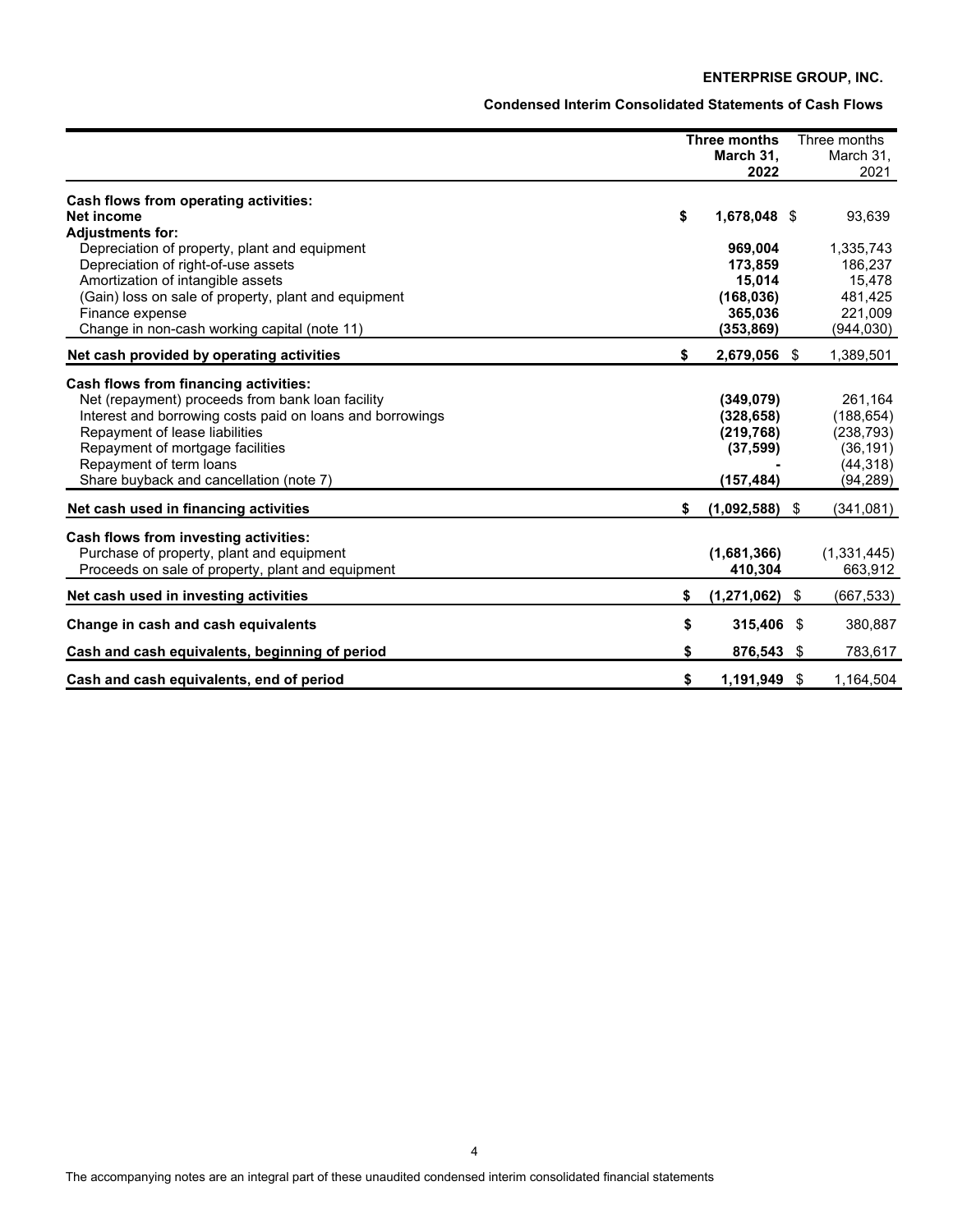**Condensed Interim Consolidated Statements of Changes in Equity**

|                                                                                                   | Number of<br>common<br>shares | <b>Share</b><br>capital    | <b>Contributed</b><br>surplus | <b>Deficit</b>              | Total                                  |
|---------------------------------------------------------------------------------------------------|-------------------------------|----------------------------|-------------------------------|-----------------------------|----------------------------------------|
| Balance as at December 31, 2020<br>Common shares repurchased and cancelled (note 7)<br>Net income | 49,428,374<br>(468,000)       | \$70,990,991<br>(672, 160) | 577.871                       | 93,639                      | \$35,006,728<br>(94, 289)<br>93,639    |
| Balance as at March 31, 2021                                                                      | 48,960,374                    | \$70,318,831               |                               | \$15,346,379 \$(50,659,133) | \$35,006,078                           |
| Balance as at December 31, 2021<br>Common shares repurchased and cancelled (note 7)<br>Net income | 47.883.874<br>(487,500)       | \$68,172,183<br>(694, 053) | 536.569                       | 1.678.048                   | \$32,221,942<br>(157,484)<br>1,678,048 |
| Balance as at March 31, 2022                                                                      | 47.396.374                    | \$67,478,130               | \$17,714,917                  | \$ (51, 450, 541)           | \$33,742,506                           |

The accompanying notes are an integral part of these unaudited condensed interim consolidated financial statements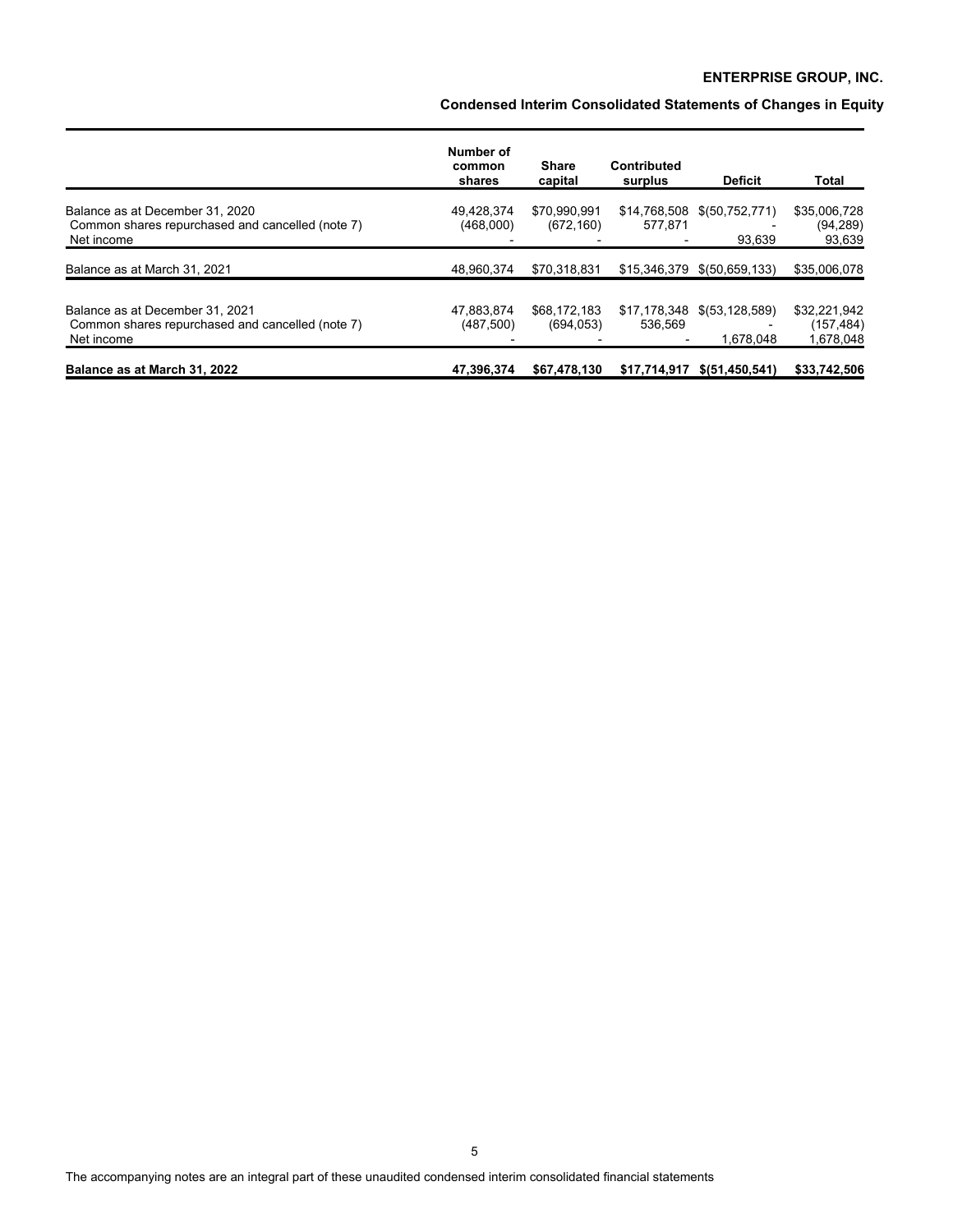## **For the three months ended March 31, 2022 and 2021**

## **1. Reporting entity**

Enterprise Group, Inc. ("Enterprise" or the "Company") is a public company incorporated under the Alberta Business Corporations Act and its shares are listed on the Toronto Stock Exchange under the symbol "E". Enterprise is a consolidator of businesses providing services to the utility, energy and construction industries. The Company has a fleet of trucks and heavy equipment to provide rental services for heavy equipment, flameless heating units and oilfield site service infrastructure throughout Western Canada. Enterprise's head office is located at #2, 64 Riel Drive, St. Albert, Alberta, T8N 4A4.

The consolidated financial statements of the Company as at March 31, 2022, and December 31, 2021, are comprised of the Company and its wholly owned subsidiaries. These consolidated financial statements were authorized for issue by the Board of Directors on May 11, 2022.

### **2. Significant accounting policies**

The unaudited condensed interim consolidated financial statements are prepared by management and reported in Canadian dollars, in accordance with International Accounting Standard "IAS" 34, "Interim Financial Reporting" as issued by the International Accounting Standards Board ("IASB"). These unaudited condensed interim consolidated financial statements do not include all of the information required for full annual financial statements and should be read in conjunction with the Company's 2021 Audited Consolidated Financial Statements and the notes thereto.

The unaudited condensed interim consolidated financial statements have been prepared, for all periods presented, following the same accounting policies and methods of computation as described in the Company's Audited Consolidated Financial Statements for the fiscal year ended December 31, 2021.

### **3. Financial instruments and risk management**

#### **(a) Pandemics and health risks**

The Company is exposed to risks relating to public health emergencies and infectious diseases, including the COVID-19 pandemic, and related government responses, which has had a negative impact on global financial conditions and could have a material and adverse effect on the Company's business, financial condition and results of operations. The Company cannot accurately predict the impact COVID-19 will have on its ability to execute its business plans in response to government public health efforts to contain COVID-19 and to obtain financing or third parties' ability to meet their contractual obligations with the Company. To mitigate these risks, the Company utilized certain Canadian Government assistance programs designed to assist businesses during COVID-19 including the Canadian Emergency Wage Subsidy program (CEWS) and the Canadian Emergency Rent Subsidy program (CERS). In the event that the prevalence of COVID-19 continues to increase (or fears in respect of COVID-19 continue to increase), governments may increase regulations and restrictions regarding the flow of labour, products and travel bans which could impact the Company's ability to carry out its ongoing business plan. The CEWS and CERS programs ended in October 2021. The Company continues to monitor changes to all government programs and will alter its cost structure accordingly if required.

## **(b) Fair value of financial instruments**

The carrying value of trade and other receivables, deposits and trade and other payables approximate fair value because of the near term to maturity of these instruments. The fair value of loans and borrowings is a level 2 measurement and are based on discounted future cash flows using the rates that reflect observable current market rates for similar instruments with similar terms and conditions. The estimated fair value approximates the carrying value as at March 31, 2022, and as at December 31, 2021.

The carrying amounts presented in the statement of financial position relate to the following categories of assets and liabilities:

|                              | March 31.<br>2022 | December 31,<br>2021 |
|------------------------------|-------------------|----------------------|
| <b>Financial assets</b>      |                   |                      |
| Cash and cash equivalents    | 1,191,949         | \$<br>876.543        |
| Trade and other receivables  | 6,396,348         | \$<br>5,133,070      |
| Deposits                     | 82.142            | \$<br>125,399        |
| <b>Financial liabilities</b> |                   |                      |
| Trade and other payables     | 2,482,648         | 1,632,764            |
| Loans and borrowings         | 14,331,478        | 14,799,119           |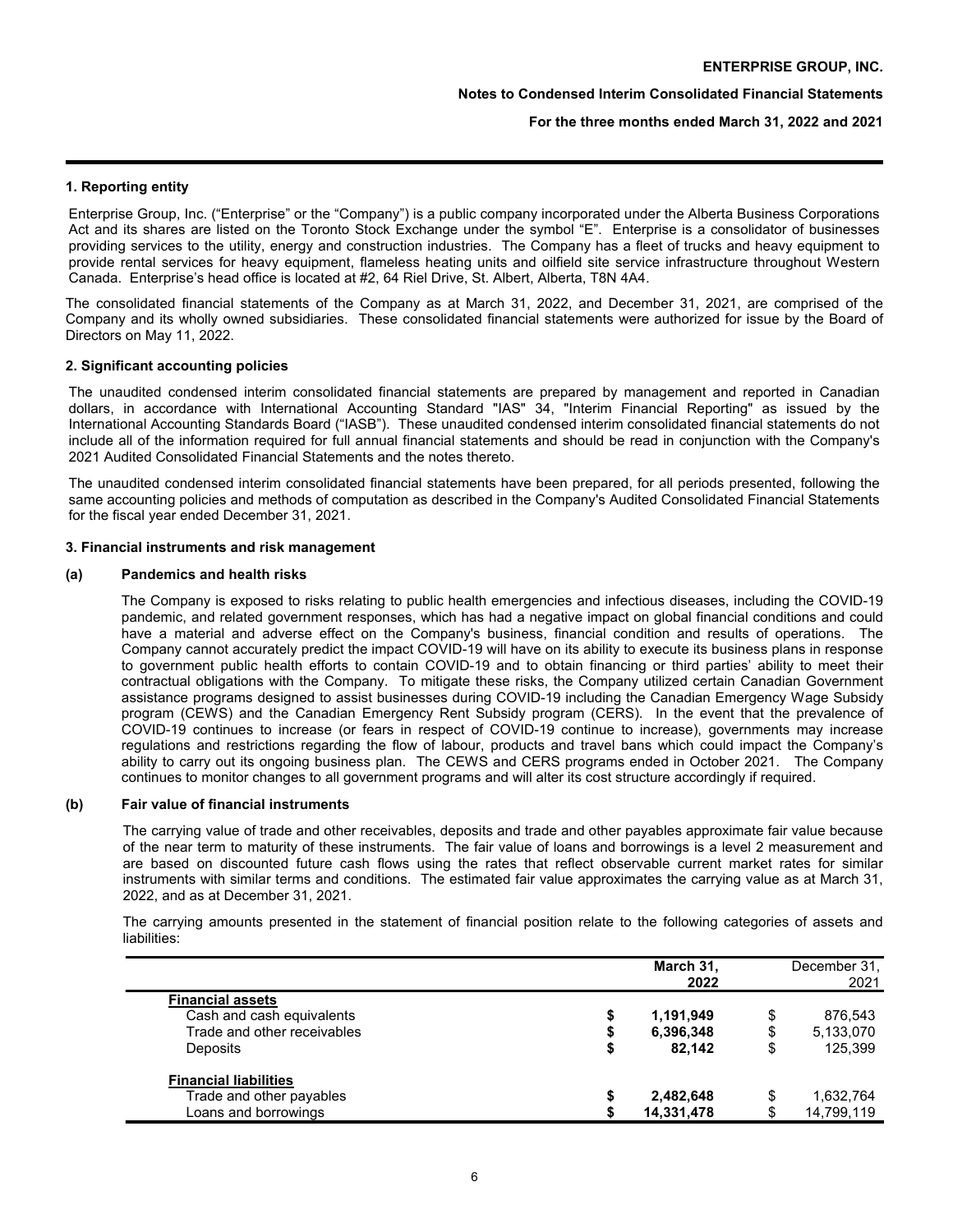### **For the three months ended March 31, 2022 and 2021**

#### **Financial risk management**

The Company's activities expose it to a variety of financial risks such as credit risk, liquidity risk and market risk. The Board of Directors oversees management's establishment and execution of the Company's risk management framework.

#### **(c) Credit risk**

Credit risk is the risk of financial loss to the Company if a customer or counterparty to a financial instrument fails to meet its contractual obligations. The Company is exposed to credit risk through cash and cash equivalents and trade and other receivables. The Company manages the credit risk associated with its cash and cash equivalents by holding its funds in financial institutions with high credit ratings. Credit risk for trade and other receivables are managed through established credit monitoring activities.

The Company has trade receivables from customers in the oil and gas industry, as well as customers in the utilities/infrastructure construction industry. Credit risk is mitigated due to significant customers being large industry leaders, following a program of credit evaluation and limiting the amount of customer credit where deemed necessary. The Company monitors trade receivables against an expected credit loss model to assess reasonability of impairment over accounts receivable. Individual invoices within trade receivables are written off when there is no reasonable expectation of collecting payment. The Company has recorded a provision for doubtful accounts at March 31, 2022, of \$nil (December 31, 2021 - \$nil).

At March 31, 2022, \$2,593,000 or 41% of trade receivables was from three customers compared to \$2,663,000 or 52% from three customers as at December 31, 2021.

As at March 31, 2022, an accrual of \$nil (2021 - \$112,288) and \$nil (2021 - \$16,345) is included in total receivables for the Canadian Emergency Wage Subsidy program and for the Canadian Emergency Rent Subsidy program respectively. The subsidies are accrued when the Company is reasonably assured the grant conditions are met and recorded to offset the related salary and wage expenses. The CEWS and CERS programs ended in October 2021.

|                              | March 31, | December 31. |
|------------------------------|-----------|--------------|
|                              | 2022      | 2021         |
| Current (less than 90 days)  | 6.107.976 | 5.120.288    |
| Past due (more than 90 days) | 288.372   | 12.782       |
| Total                        | 6.396.348 | 5,133,070    |

# **(d) Liquidity risk**

Liquidity risk is the risk that the Company will not be able to meet its financial obligations. On an ongoing basis the Company manages liquidity risk by maintaining adequate cash and cash equivalents balances and appropriately utilizing available lines of credit. For the three months ended March 31, 2022, the Company generated 39% of revenue from three customers (2021 - 30% from two customers). No other customers comprise more than 10% of revenues.

The outbreak of COVID-19 pandemic has negatively impacted economic conditions around the world. The decrease in oil demand, combined with other macro-economic factors, has resulted in significantly more volatile oil and liquids prices further driving economic uncertainty. Natural gas prices have also been volatile but in recent months the forward pricing curve has been strengthening. The Company's site infrastructure customers are substantially all natural gas and liquid producers.

During this period of uncertainty, the Company is committed to maintain its strong balance sheet and financial liquidity. The Company believes it has enough liquidity through cash flow and borrowing capacity on its credit facility to execute its business plan. The Company's priority is to continue to spend sufficient maintenance capital to keep its equipment fleet modern and meet specific customer demands.

The following are undiscounted contractual maturities of financial liabilities, including estimated interest at March 31, 2022, and December 31, 2021:

| <b>March 31, 2022</b>    | Carrying<br>amount |     | Contractual<br>cash flows | Due within<br>one year |      | Two-five<br>vears | More than<br>five years  |
|--------------------------|--------------------|-----|---------------------------|------------------------|------|-------------------|--------------------------|
| Trade and other payables | 2.482.648          |     | 2.482.648                 | 2.482.648              | - \$ | $\sim$            | $\overline{\phantom{a}}$ |
| Loans and borrowings     | 14.331.478         |     | 18,169,181                | 2.501.625              |      | 13.891.956        | 1,775,600                |
|                          | \$16.814.126       | - 5 | 20.651.829                | 4.984.273              |      | 13,891,956        | 1.775.600                |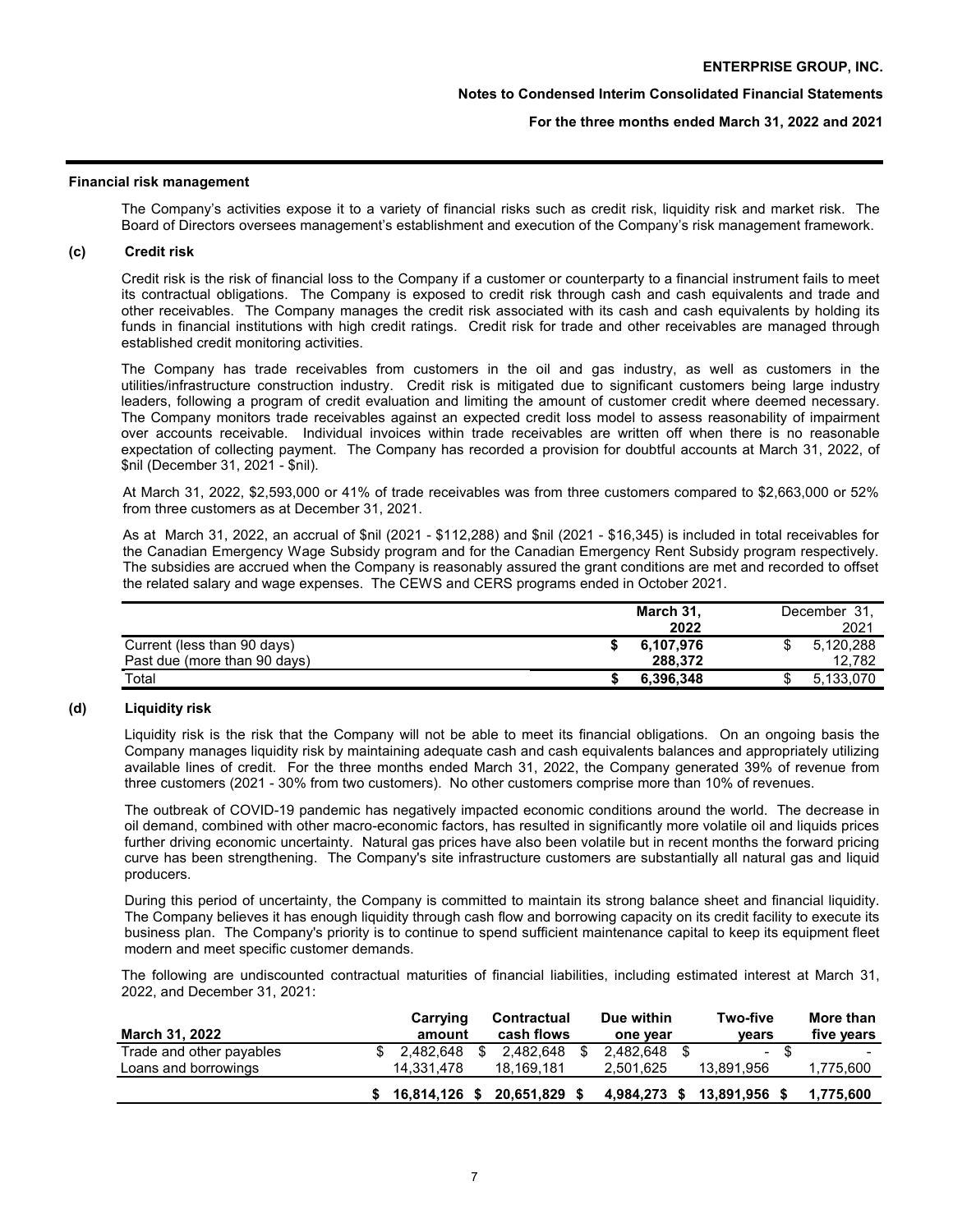### **Notes to Condensed Interim Consolidated Financial Statements**

#### **For the three months ended March 31, 2022 and 2021**

| December 31, 2021                                | Carrying<br>amount     | Contractual<br>cash flows  | Due within<br>one vear | Two-five<br>vears  | More than<br>five vears |
|--------------------------------------------------|------------------------|----------------------------|------------------------|--------------------|-------------------------|
| Trade and other payables<br>Loans and borrowings | .632.764<br>14.799.119 | 1.632.764 \$<br>19.070.604 | 1.632.764<br>2.494.585 | - \$<br>14.742.382 | .833,637                |
|                                                  | 16.431.883 \$          | 20.703.368 \$              | 4.127.349<br>- \$      | 14.742.382         | .833.637                |

#### **(e) Market risk**

Market risk is the risk of changes in market prices, such as interest rates, which will affect the Company's income or the value of its financial instruments. Management has assessed the effect of a 1% interest rate increase or decrease in the prime lending rate at March 31, 2022, to impact the Company's annual interest expense by approximately \$22,000 (December 31, 2021 - \$22,000). The Company has not entered into any derivative agreements to mitigate this risk.

#### **Capital management**

The primary objective of capital management is to ensure the Company has sufficient capital to support its business and maximize shareholder value. The Company manages its capital in proportion to the risk of the underlying assets and makes adjustments in light of changes in economic conditions and risks. The Company's strategy remains unchanged from prior periods. Management considers its capital structure to include funded debt and adjusted capital of the Company. Adjusted capital comprises all components of equity (share capital, contributed surplus, and deficit). Included in funded debt is the bank loan facility which requires the Company to maintain certain financial covenants as defined below. The Company's objectives when managing capital are to finance its operations and growth strategies and to provide an adequate return to its shareholders. In order to maintain or adjust the capital structure, the Company may issue new shares, or sell assets to reduce debt. As at March 31, 2022, and March 31, 2021, the Company has met these objectives.

|                                         | March 31,  | December 31,     |
|-----------------------------------------|------------|------------------|
|                                         | 2022       | 2021             |
| Bank loan facility                      | 10.844.457 | \$<br>11,161,438 |
| Current portion of loans and borrowings | 1,276,353  | 1.225.143        |
| Long term loans and borrowings          | 2,210,668  | 2,412,538        |
| Net funded debt                         | 14,331,478 | 14.799.119       |
| Shareholders' equity                    | 33,742,506 | 32,221,942       |
| Total capital                           | 48,073,984 | 47,021,061       |

Included in net funded debt is the bank loan facility which requires the Company to maintain certain financial covenants.

The bank loan facility is subject to financial covenants based on forecasted revenue, EBITDA, and tangible net worth. As at March 31, 2022, the Company is compliance with the required covenants.

#### **4. Property, plant and equipment**

| Cost                                                         | <b>Balance at</b><br>December 31,<br>2021 | <b>Additions</b>         | <b>Disposals</b>                     | <b>Reclass</b>           | <b>Balance at</b><br>March 31,<br>2022 |
|--------------------------------------------------------------|-------------------------------------------|--------------------------|--------------------------------------|--------------------------|----------------------------------------|
| Land                                                         | 4.679.210<br>\$                           | \$<br>٠                  | \$<br>\$<br>$\overline{\phantom{0}}$ | (559,210)\$              | 4,120,000                              |
| <b>Buildings</b>                                             | 1.507.493                                 | $\overline{\phantom{a}}$ |                                      | ۰.                       | 1,507,493                              |
| Leasehold improvements                                       | 251.057                                   | 22.073                   |                                      | $\overline{\phantom{0}}$ | 273,130                                |
| Computers and communication equipment                        | 254.394                                   | 13.769                   |                                      | $\overline{\phantom{0}}$ | 268,163                                |
| Small equipment                                              | 1.042.700                                 | 54,673                   | (15, 100)                            | $\overline{\phantom{0}}$ | 1,082,273                              |
| Light automotive equipment                                   | 779.211                                   |                          |                                      | $\overline{\phantom{0}}$ | 779.211                                |
| Heavy automotive, construction and portable rental equipment | 64,297,550                                | 667.437                  | (524, 261)                           | $\overline{\phantom{0}}$ | 64,440,726                             |
| Right-of-use assets                                          | 2.726.717                                 | 102.428                  |                                      | $\overline{\phantom{0}}$ | 2,829,145                              |
| Property, plant and equipment under construction             | 598,800                                   | 923,414                  |                                      | $\overline{\phantom{a}}$ | 1,522,214                              |
|                                                              | \$76,137,132                              | \$1.783.794              | $(539, 361)$ \$<br>S                 |                          | (559,210) \$76,822,355                 |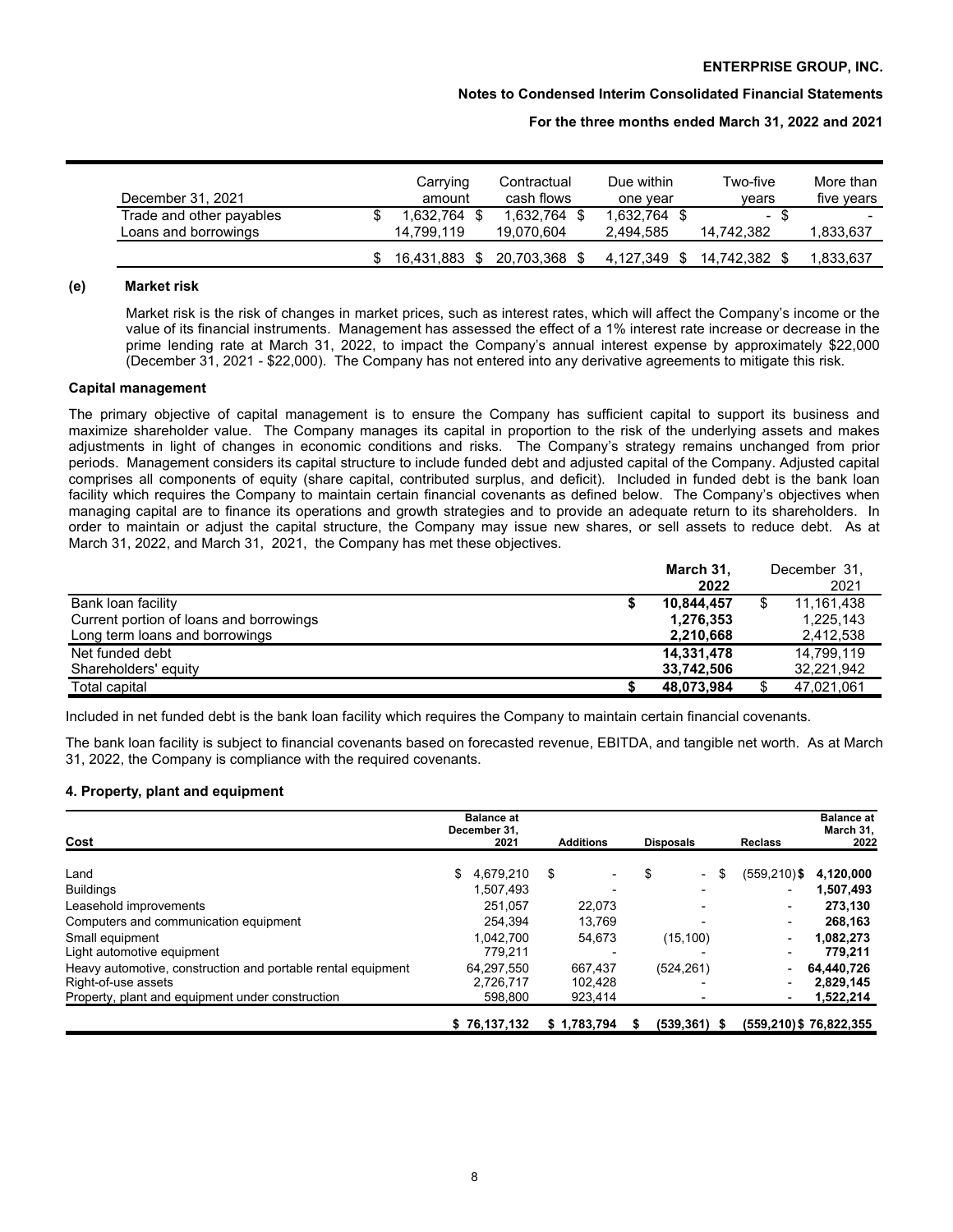## **Notes to Condensed Interim Consolidated Financial Statements**

**For the three months ended March 31, 2022 and 2021**

| <b>Depreciation</b><br>for the year<br>$\overline{\phantom{0}}$<br>5,298<br>5,813<br>5,320<br>45,279 | \$      | <b>Disposals</b><br>- \$<br>(6, 292) | <b>Reclass</b> | - \$<br>$\overline{\phantom{0}}$<br>۰<br>٠ | <b>Balance at</b><br>March 31,<br>2022<br>98.648<br>223,863<br>223,099 | \$<br><b>Balance at</b><br>December 31,<br>2021<br>4,679,210 \$<br>1,414,143<br>33,007<br>36,615 |            | <b>Balance at</b><br>March 31,<br>2022<br>4,120,000<br>1,408,845<br>49,267<br>45,064              |
|------------------------------------------------------------------------------------------------------|---------|--------------------------------------|----------------|--------------------------------------------|------------------------------------------------------------------------|--------------------------------------------------------------------------------------------------|------------|---------------------------------------------------------------------------------------------------|
|                                                                                                      |         |                                      |                |                                            |                                                                        |                                                                                                  |            |                                                                                                   |
|                                                                                                      |         |                                      |                |                                            |                                                                        |                                                                                                  |            |                                                                                                   |
|                                                                                                      |         |                                      |                |                                            |                                                                        |                                                                                                  |            |                                                                                                   |
|                                                                                                      |         |                                      |                |                                            |                                                                        |                                                                                                  |            |                                                                                                   |
|                                                                                                      |         |                                      |                |                                            |                                                                        |                                                                                                  |            |                                                                                                   |
|                                                                                                      |         |                                      |                |                                            | 619.967                                                                | 461,720                                                                                          |            | 462,306                                                                                           |
| 6,473                                                                                                |         |                                      |                |                                            | 587,383                                                                | 198,301                                                                                          |            | 191,828                                                                                           |
|                                                                                                      |         |                                      |                |                                            |                                                                        |                                                                                                  |            |                                                                                                   |
| 900.821                                                                                              |         | (290, 800)                           |                | ٠                                          | 32,705,260                                                             | 32,202,311                                                                                       | 31,735,466 |                                                                                                   |
|                                                                                                      |         |                                      |                | $\overline{\phantom{0}}$                   | 1,577,217                                                              | 1,323,359                                                                                        |            | 1,251,928                                                                                         |
|                                                                                                      |         |                                      |                |                                            |                                                                        |                                                                                                  |            |                                                                                                   |
|                                                                                                      |         |                                      |                |                                            |                                                                        | 598,800                                                                                          |            | 1,522,214                                                                                         |
|                                                                                                      | 173,859 |                                      |                |                                            |                                                                        |                                                                                                  |            | $$35,189,666$ $$1,142,863$<br>\$40,947,466 \$40,786,918<br>(297,092) \$<br>$-$ \$ 36.035.437<br>S |

Included in the carrying amount of \$40,786,918 is \$1,522,214 (2021 - \$598,800) of heavy automotive, construction and portable rental equipment under construction, which is not being depreciated as they are not yet available for use.

The carrying amounts of right-of-use assets were as follows:

|                            | March 31, December 31, |               |
|----------------------------|------------------------|---------------|
| <b>Right-of-use assets</b> | 2022                   | 2021          |
| Buildings and premises     | 455.250                | \$<br>507.534 |
| Small equipment            | 12.284                 | 13.911        |
| Light automotive equipment | 784.394                | 801.914       |
|                            | \$1,251,928            | 1.323.359     |

For the three months ended March 31, 2022, rent expense for short-term leases and leases of low-value assets was \$158,311 (2021 - \$141,320). At March 31, 2022, the Company was committed to short term leases and the total commitment at that date was \$332,327 (2021 - \$414,355).

For the three months ended March 31, 2022, the Company sold property, plant and equipment with a net book value of \$242,269 and received proceeds of \$410,304 (2021 - net book value of \$1,145,337 and proceeds of \$663,912). The gain on sale of equipment of \$171,100 included sales related costs of \$3,065 (2021 - loss on sale of \$540,693 and costs of \$59,268).

## **5. Income tax**

The actual income tax provision differs from the expected amount calculated by applying the Canadian combined provincial and federal income tax rates to income before tax. These differences result from the following:

<sup>(</sup>a)

| Three months ended March 31,                                     | 2022                 | 2021                    |
|------------------------------------------------------------------|----------------------|-------------------------|
| Income before income tax<br>Expected tax rate                    | 1,678,048<br>23.03 % | 93.639<br>\$<br>23.00 % |
| Current income tax expense<br>Decrease resulting from            | 386.440              | 21,537                  |
| Non-deductible items<br>Change in tax rates and rate differences | 1,763                | 656<br>6.848            |
| Change in unrecognized temporary differences<br>Other            | (388,204)            | (28, 240)<br>(801)      |
| Income tax expense                                               |                      |                         |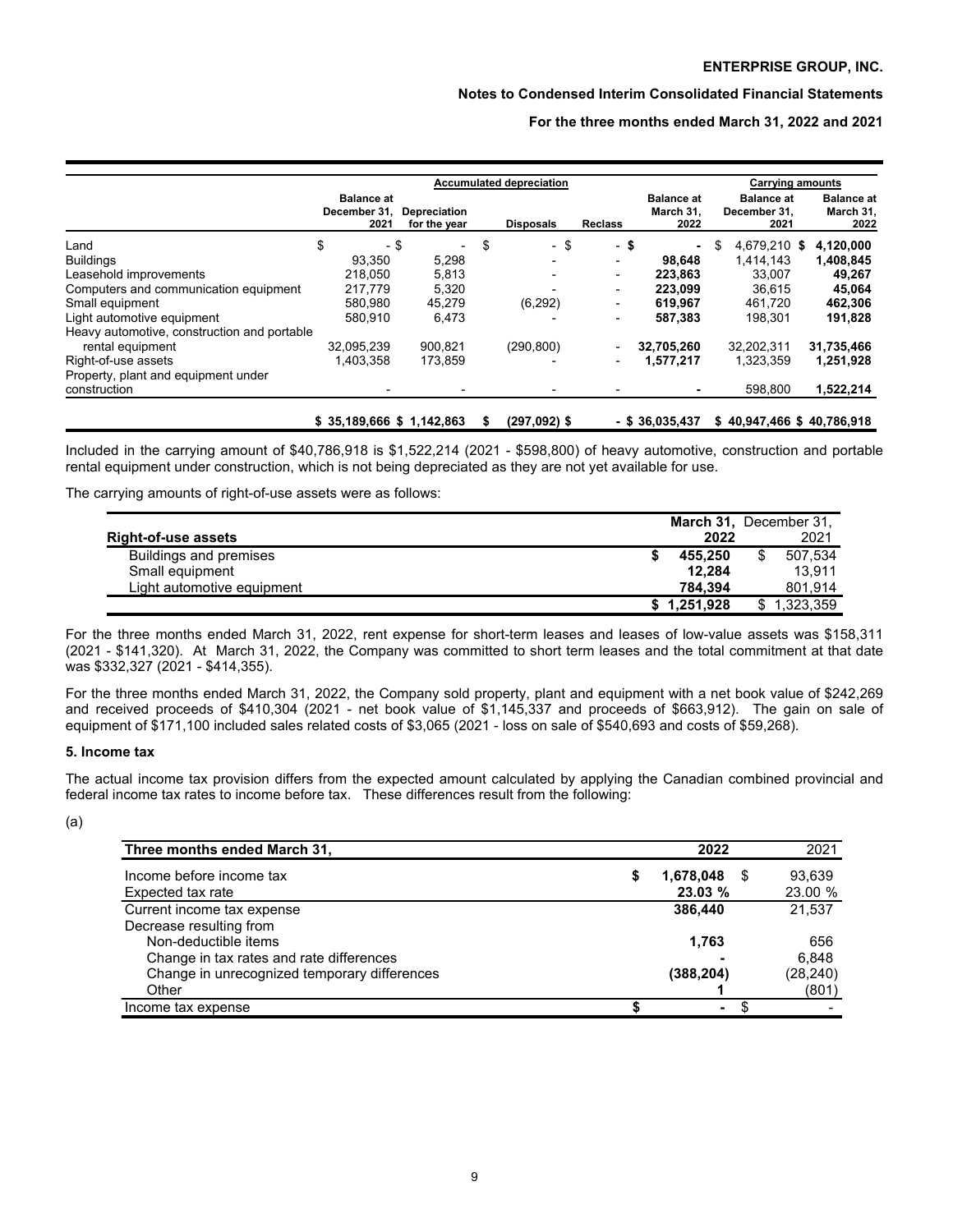# **For the three months ended March 31, 2022 and 2021**

## **6. Loans and borrowings**

This note provides information about the contractual terms of the Company's interest-bearing loans and borrowings, which are measured at amortized cost.

| As at March 31,                                | 2022          |   | 2021       |
|------------------------------------------------|---------------|---|------------|
| Current portion of loans and borrowings        |               |   |            |
| Current portion of vendor take-back loans      | \$<br>304.893 | S | 302,079    |
| Current portion of lease liabilities           | 817,727       |   | 770.745    |
| Current portion of mortgage facilities         | 153,733       |   | 152,319    |
| Total current portion of loans and borrowings  | 1,276,353     |   | 1,225,143  |
| Non-current portion of loans and borrowings    |               |   |            |
| Bank loan facility                             | 10,844,457    |   | 11,161,438 |
| Lease liabilities                              | 189,500       |   | 353.776    |
| Mortgage facilities                            | 2,021,168     |   | 2,058,762  |
| Total non-current portion loans and borrowings | 13,055,125    |   | 13,573,976 |
| Total loans and borrowings                     | 14,331,478    |   | 14,799,119 |

## **7. Share capital**

## **Authorized:**

Unlimited Common shares

Unlimited Preferred shares, issuable in series, terms to be set at issuance

## **Normal course issuer bid**

During the period ended March 31, 2022, the Company repurchased and cancelled a total of 487,500 shares at a cost of \$157,484 (2021 - 468,000 shares at a cost of \$94,289). The shares were purchased in the open market in accordance with the normal course issuer bid approved by the TSX. The Company renewed its bid on August 30, 2021, with a termination date of August 29, 2022, or such earlier time as the bid is completed or terminated at the option of the Company.

## **8. Share-based payments**

The Company has a stock option plan to purchase common shares over a period ranging from one to five years from the date the option is granted at prices approximating market prices on the day prior to the date of grant.

| <b>Outstanding stock options</b><br><b>March 31, 2022</b> | <b>Number</b> | <b>Weighted average</b> | exercise price | <b>Weighted average</b><br>remaining<br>contractual life<br>(months) |
|-----------------------------------------------------------|---------------|-------------------------|----------------|----------------------------------------------------------------------|
| Stock options, beginning of year                          | 4,881,000     |                         | 0.18           |                                                                      |
| Stock options, end of period                              | 4,881,000     |                         | 0.18           |                                                                      |
| Exercisable stock options, March 31, 2022                 | 4,881,000     |                         | 0.18           |                                                                      |